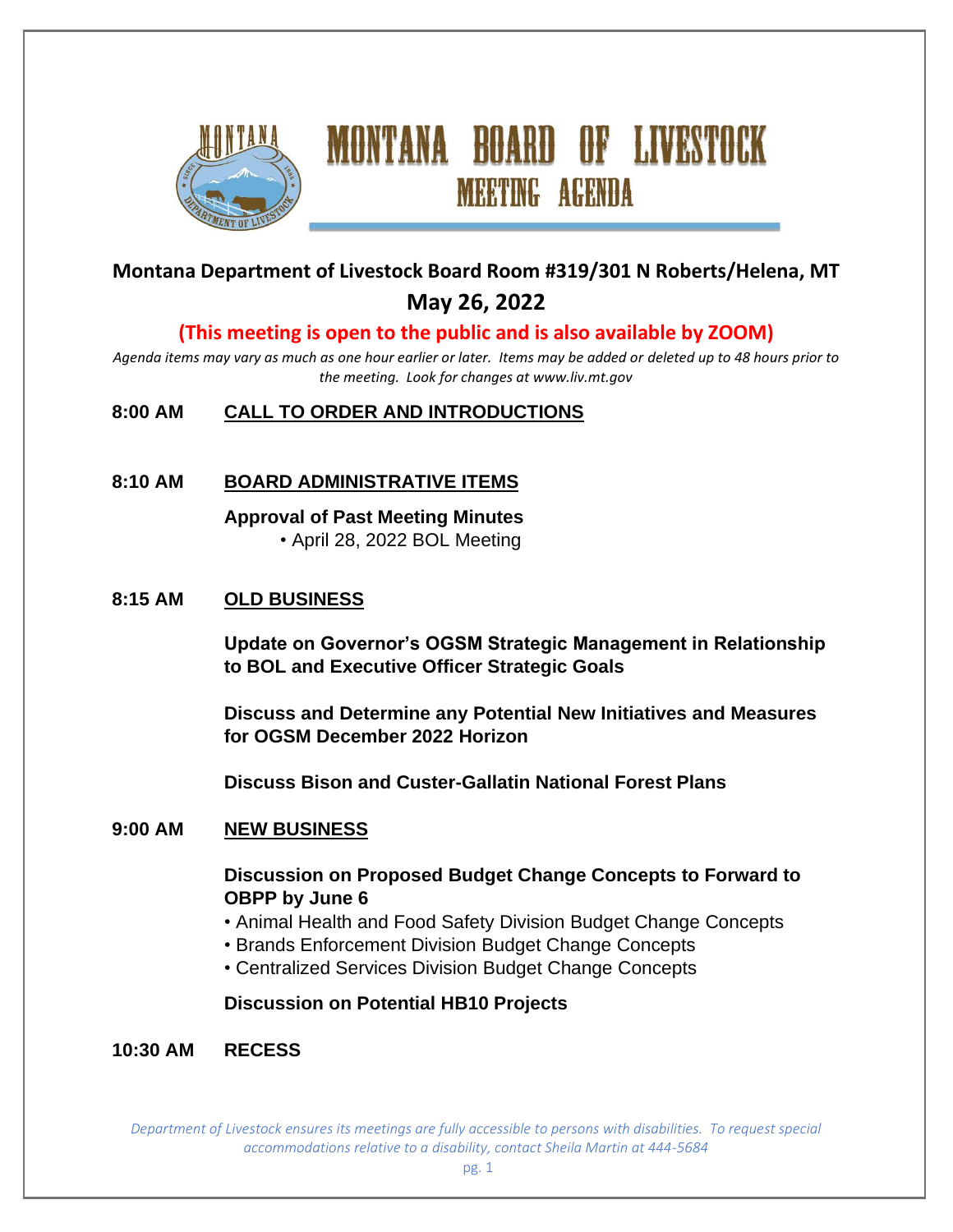

# MONTANA BOARD OF LIVESTOCK **MEETING AGENDA**

# **10:45 AM EXECUTIVE OFFICER UPDATES AND DISCUSSIONS**

- Update Department Salary Analysis, Process Requirements for Salary Adjustments, Snapshot
- Drought and Water Supply Committee Updates
- Summer Mid-Year Organizational Meetings
- Section C Interim Budget Committee Meeting June 15
- Request to Hire in Human Resources

# **11:30 AM PREDATOR CONTROL**

**Update on Activities of USDA Wildlife Services (Presented by Dalin Tidwell, Montana State Director)**

• General Updates

#### **LLB Predation Claims Report and General Updates**

- **12:00 PM LUNCH**
- **12:45 PM BRANDS ENFORCEMENT DIVISION Horse Owner Amnesty, MCA 81-10, further discussion** • Discuss Necessity for Amnesty Statute

#### **Discussion of Brands Administrator Opening**

• Determine Timeline and Process for Recruitment and Selection

# **1:30 PM ANIMAL HEALTH & FOOD SAFETY DIVISION REPORTS**

#### **1:30 PM Animal Health Bureau**

- Highly Pathogenic Avian Influenza Update
- FY23 Out-of-State Travel Requests
- Operational Update

#### **2:00 PM Meat & Poultry Inspection Bureau**

- Hiring Update
- CIS Update

*Department of Livestock ensures its meetings are fully accessible to persons with disabilities. To request special accommodations relative to a disability, contact Sheila Martin at 444-5684*